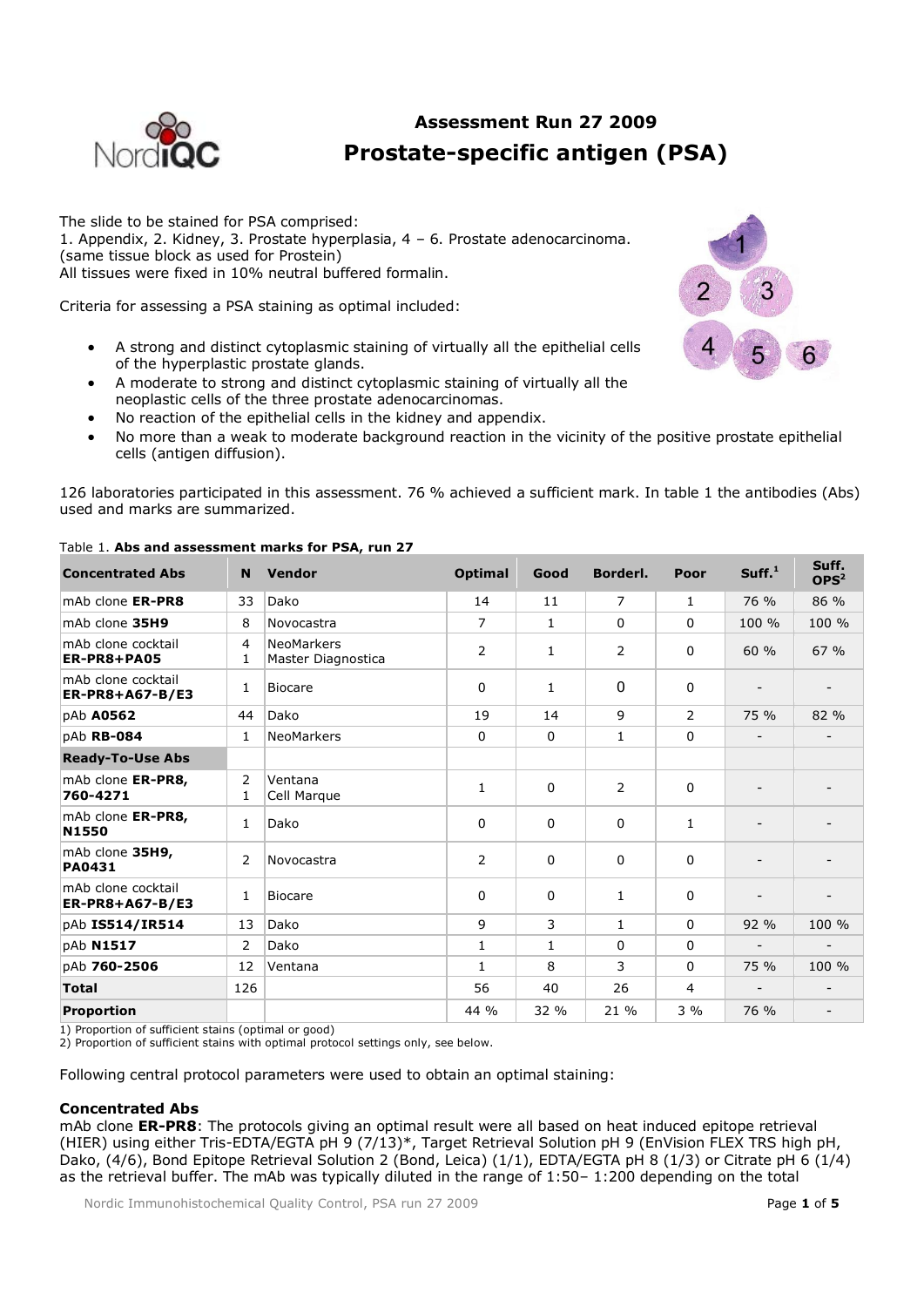sensitivity of the protocol employed. Using these protocol settings 19 out of 22 (86 %) laboratories produced a sufficient staining (optimal or good).

\* (number of optimal results/number of laboratories using this buffer)

mAb clone **35H9**: The protocols giving an optimal result were all based on heat induced epitope retrieval (HIER) using either Tris-EDTA/EGTA pH 9 (3/3), Cell Conditioning 1 (BenchMark, Ventana) (2/2), Bond Epitope Retrieval Solution 1 (Bond, Leica) (1/1) or Citrate pH 6 (1/1) as the retrieval buffer. The mAb was typically diluted in the range of 1:75– 1:600 depending on the total sensitivity of the protocol employed. Using these protocol settings 7 out of 7 (100 %) laboratories produced a sufficient staining.

mAb clone cocktail **ER-PR8+PA05**: The protocols giving an optimal result were all based on heat induced epitope retrieval (HIER) using either Tris-EDTA/EGTA pH 9 (1/1) or EDTA/EGTA pH 8 (1/2) as the retrieval buffer. The mAb was typically diluted in the range of 1:100– 1:200 depending on the total sensitivity of the protocol employed. Using these protocol settings 2 out of 3 (67 %) laboratories produced a sufficient staining.

pAb **A0562**: the protocols giving an optimal result were based either or on heat induced epitope retrieval (HIER) or with omission of retrieval. Using HIER a total of 11 out of 28 protocols resulted in an optimal result using either Target Retrieval Solution pH 9 (EnVision FLEX TRS high pH, Dako, (8/15), Cell Conditioning 1 (BenchMark, Ventana) (1/3) or Citrate pH 6 (2/3) as the retrieval buffer. With omission of epitope retrieval 8 out of 14 protocols gave an optimal result. The pAb was typically diluted in the range of 1:1.000 – 1:6.000 without HIER and 1:3.000 – 15.000 when HIER was applied. Using these protocol settings 28 out of 34 (82 %) laboratories produced a sufficient staining.

# **Ready-To-Use Abs**

mAb clone **ER-PR8** (prod. no. 760-4271, Ventana/Cell Marque): The protocol giving an optimal result was based on HIER using standard Cell Conditioning 1 (BenchMark, Ventana), an incubation time of 60 min in the primary Ab and Ultra View (760-500) with amplification kit as the detection system.

mAb clone **35H9** (prod.no. PA0431, Novocastra): The protocols giving an optimal result were all based on HIER using Bond Epitope Retrieval Solution 1 (Bond, Leica), an incubation time of 25 or 30 min in the primary Ab and BOND Polymer Refine Detection (DS9800) as the detection system. Using these protocol settings both laboratories produced an optimal staining.

pAb **IS514/IR514** (Dako): The protocols giving an optimal result were all based on HIER in PT-Link using Target Retrieval Solution pH 9 (EnVision FLEX TRS high pH), an incubation time of 20 min in the primary Ab and EnVision Flex (K8000) or Flex+ (K8002) as the detection system. Using these protocol settings 9 out of 9 (100 %) laboratories produced a sufficient staining.

pAb **N1517** (Dako): The protocol giving an optimal result were based on HIER in PT-Link using Target Retrieval Solution pH 9 (EnVision FLEX TRS high pH, 20min), an incubation time of 20 min in the primary Ab (the RTU Ab was diluted 1:8) and EnVision Flex (K8000) as the detection system. Using these protocol settings 1 out of 1 laboratory produced a sufficient staining.

pAb p **760-2506** (Ventana): The protocol giving an optimal result was based on HIER using mild Cell Conditioning 1 (BenchMark, Ventana), an incubation time of 32 min in the primary Ab and Ultra View (760-500) as the detection system. Using this protocol setting 2 out of 2 laboratories produced a sufficient staining.

The most frequent causes of insufficient stains were:

- Too low concentration of the primary antibody
- Insufficient heat induced epitope retrieval
- Too high concentration of the primary Ab especially the pAb A0562, Dako
- Use of a biotin based detection system (giving a false positive reaction).

In this assessment the prevalent features of an insufficient staining were either a weak/false negative reaction or a false positive reaction in the tested specimens. A weak/false negative reaction was seen in 60 % of the insufficient results and was mainly caused by a too low concentration of the primary Ab and/or insufficient HIER. In 40 % a false positive reaction was observed. The false positive reaction was typically characterized by a distinct reaction in the epithelial cells in the kidney but also in lymphocytes in e.g., the appendix. The pattern was most frequently seen, when the pAb A0562, Dako, was used relatively concentrated and with HIER. However it has to be stressed that similar protocol settings and using same primary Ab also resulted in optimal results – suggesting a lot-to-lot variation of the pAb. It was also observed that HIER actually reduced the background reaction in the prostate specimens compared to omission of HIER for the pAb A0452, Dako. Also the combination of HIER and a biotin based detection system frequently gave a false positive reaction of

Nordic Immunohistochemical Quality Control, PSA run 27 2009 Page **2** of **5**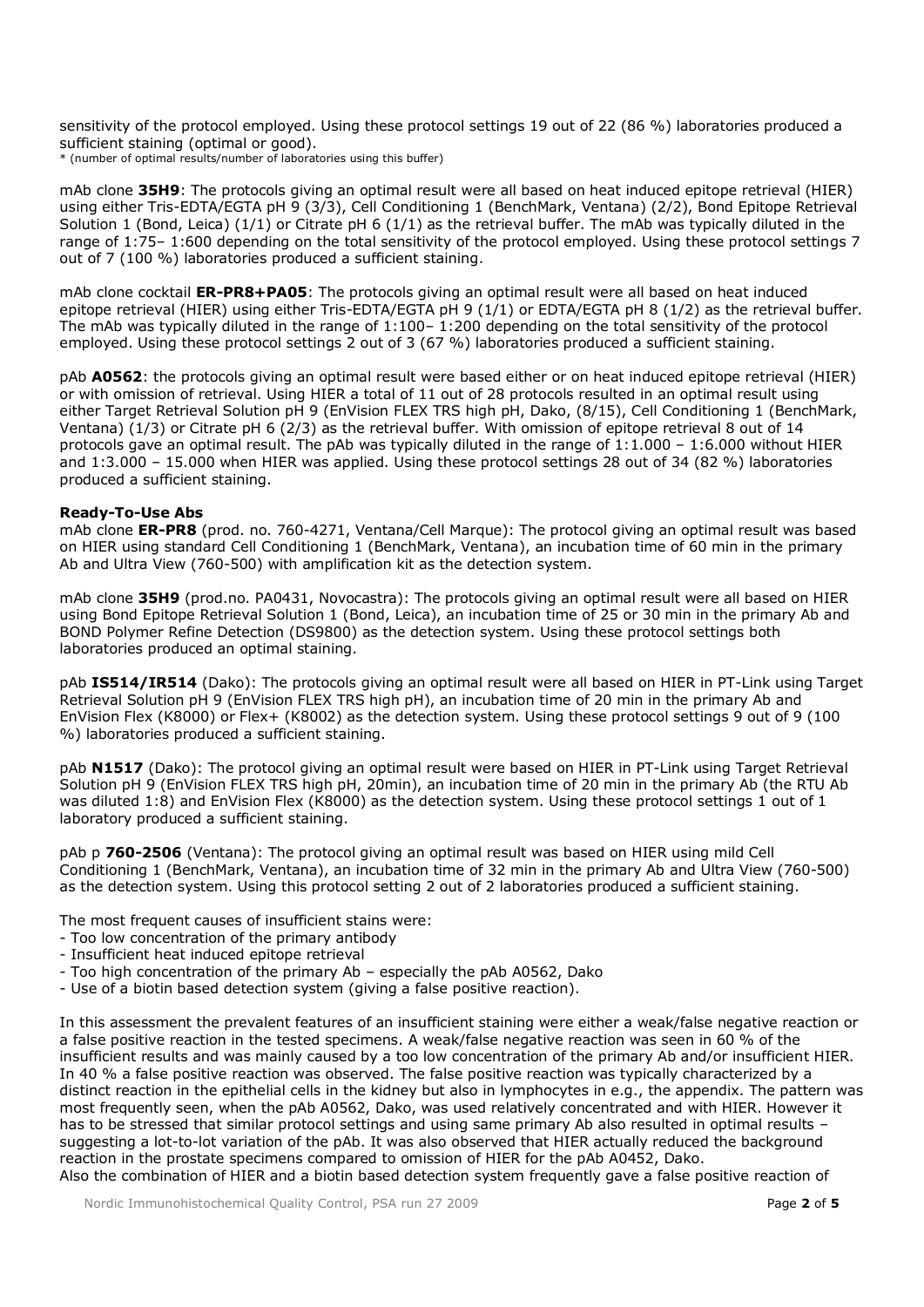endogenous biotin primarily seen in the epithelial cells of the kidney but also in the epithelial cells of the appendix.

In this assessment the mAb clone 34H9, Novocastra was the most robust marker for PSA, as all 10/10 protocols using this clone obtained a sufficient result.

Prostate and kidney was in this assessment found to be recommendable controls for PSA: The epithelial cells of the prostate glands must show an as strong as positive cytoplasmic reaction, while the epithelial cells of the kidney must be negative. A weak to moderate background reaction in the vicinity of the positive epithelial cells in the prostate is expected and acceptable. In this assessment it was seen, that a reduction of the sensitivity of the applied protocols in order to eliminate this background reaction frequently gave a too weak reaction in the carcinomas.

This was the second assessment of PSA in NordiQC, and the proportion of sufficient results declined from 90 % in run 12, 2004 to 76 % in the current run – see table 2. The lower pass rate is probably due to more challenging tissue material circulated and many laboratories participating for the first time.

# Table 2. **Proportion of sufficient results for PSA in the two NordiQC runs performed**

|                    | Run 12 2004 | Run 27 2009 |
|--------------------|-------------|-------------|
| Participants, $n=$ | 79          | 126         |
| Sufficient results | $90\%$      | 76 %        |

# **Conclusion**

The mAbs clones 35H9, ER-PR-8, ER-PR8+PA05 and the pAbs A0562 Dako, IR514/IS514 Dako and 760-2506 Ventana could be used to obtain an optimal staining. The epitope retrieval and protocol settings have to be specifically tailored to each of the clones/cocktails. Prostate hyperplasia is a recommended positive control provided that the epithelial cells show an as strong as positive cytoplasmic reaction (a weak to moderate background reaction is acceptable). Kidney is a recommended negative control, as no staining reaction must be seen in the epithelial cells.



## Fig. 1a

Optimal PSA staining of the prostate hyperplasia using the mAb Insufficient PSA staining of the prostate hyperplasia using the ER-PR8 carefully calibrated and with HIER in an alkaline buffer. All the epithelial cells of the prostatic glands show a strong cytoplasmic staining. Also compare with Figs. 2a left & right – same protocol.





mAb ER-PR8 too diluted. The majority of the epithelial cells of the prostatic glands are demonstrated. However, the intensity is significantly reduced compared to the staining in Fig. 1a – same field. Also compare with Figs. 2b left & right – same protocol.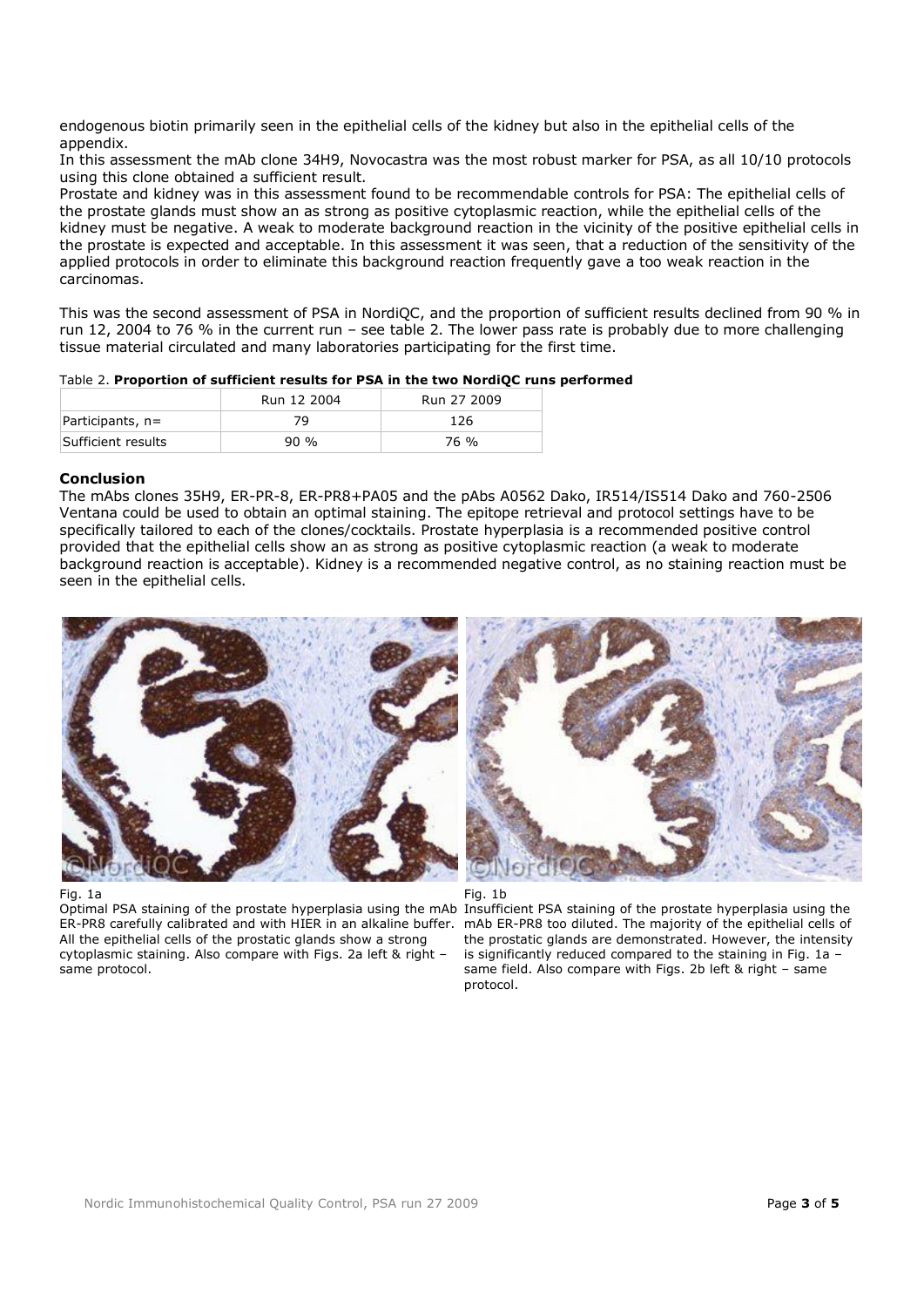



#### Fig. 2a

Optimal PSA staining using same protocol as in Fig. 1a. Left: Prostate carcinoma, tissue no. 6: Virtually all the neoplastic cells show a moderate to strong and distinct cytoplasmic staining.

Right: Prostate carcinoma, tissue no. 4: The majority of the neoplastic cells show a moderate but distinct cytoplasmic staining.



### Fig. 3a

Left: Insufficient PSA staining of the kidney using the pAb A0562 diluted 1:3.000 with HIER in Tris-EDTA pH 9 and visualized with a 2-step polymer based detection system. The epithelial cells of the tubules show a weak to moderate and granular staining. This pattern was typically seen when the pAb was used relatively concentrated and with efficient HIER. Also compare with Fig. 3b – same protocol.

Right: Optimal staining for PSA of the kidney. No staining reaction is seen in the epithelial cells.



## Fig. 2b

Insufficient PSA staining using same protocol as in Fig. 1b. same fields as in Figs. 2a.

Left: Prostate carcinoma, tissue no. 6: The majority of the neoplastic cells show a moderate cytoplasmic staining. Right: Prostate carcinoma, tissue no. 4: Only scattered neoplastic cells show a weak, equivocal staining.





Insufficient PSA staining of the prostate carcinoma, tissue no. 4, using same protocol as in Fig. 3a left. The neoplastic cells are demonstrated, but also a distinct false positive staining is seen in the lymphocytes.